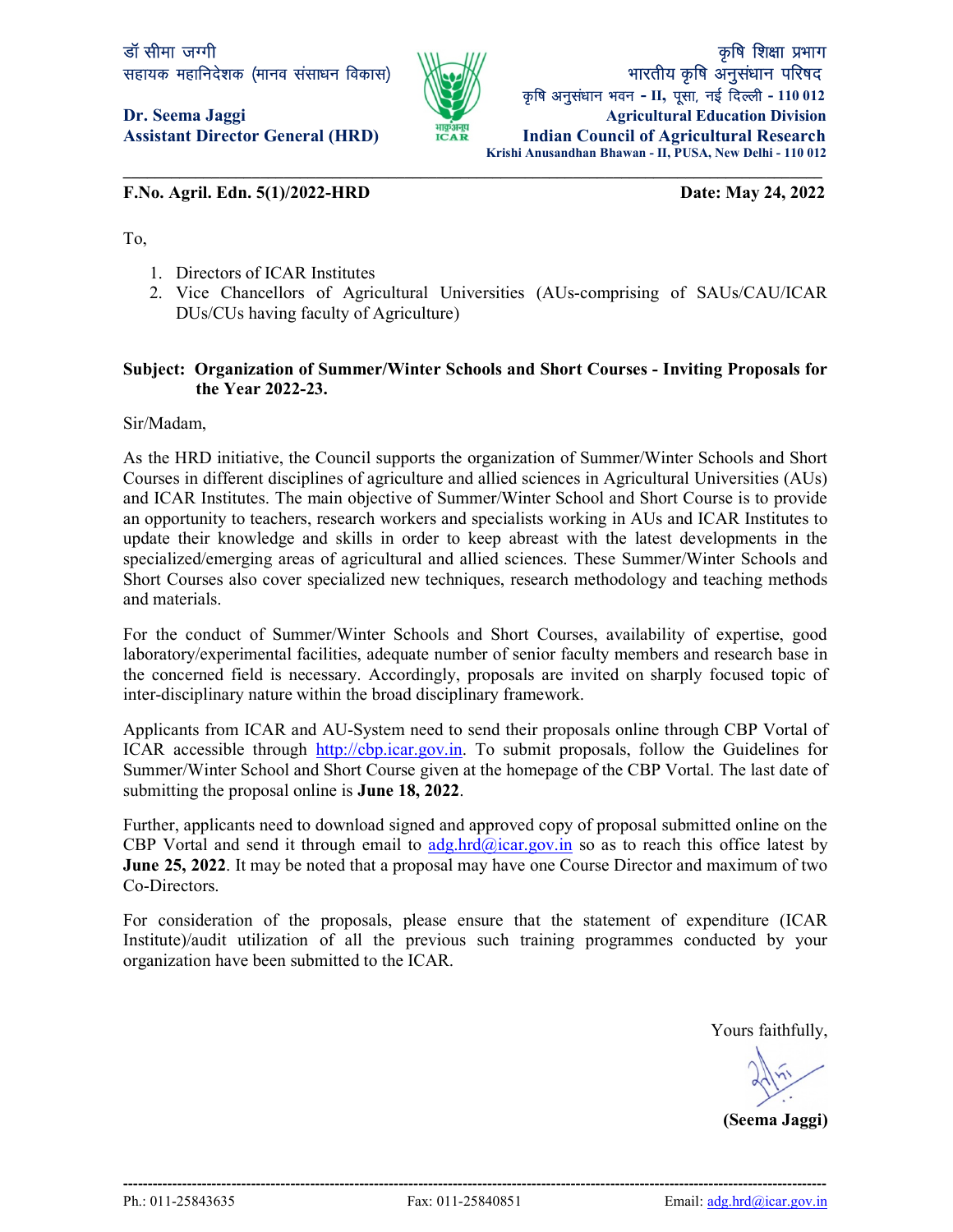### **AGRICULTURAL EDUCATION DIVISION INDIAN COUNCIL OF AGRICULTURAL RESEARCH, NEW DELHI**

## **Proforma for Submitting Proposal for Organization of Summer/Winter School and Short Courses in Frontier and Specialized Areas of Agriculture and Allied Sciences (2022-23)**

- 1. Topic of Summer/Winter School and Short Course.
- 2. Serial number of suggestive topic/subject area in which the topic falls:
- 3. Venue with full postal/e-mail address and office phone/fax numbers:
- 4. Tentative dates (From to):
- 5. Eligibility qualification for the participants of the Training programme
	- i) Master's Degree and
	- ii) Working not below the rank of Assistant Professor and equivalent in the concerned subject under Agricultural University/ICAR Institute.
- 6. Information regarding proposed Director of Summer/Winter School and Short Courses, (enclose bio-data clearly bringing out the specific qualification, experience and scientific contribution of the Course Coordinator in the proposed topic):
- 7. Faculty strength in Department (Assistant Professor, Associate Professor and equivalent):
- 8. Information regarding other academic staff of the host Institute who are likely to be used as resource persons:
- 9. Specific facilities available for conducting the Summer/Winter School and Short Courses such as laboratory equipments/instruments, research farm, library, classroom guesthouse etc.:
- 10. Programmes/Projects and achievements in the area of special topic proposed for Summer/Winter School and Short Courses:
- 11. Schedule of daily lectures/practical topics to be covered and name of the faculty proposed to be engaged during the SWS/Short Course:

| S.No. | Date/Day | <b>Topic of lecture/ Practical</b> | <b>Name and Designation</b><br>of Speaker |
|-------|----------|------------------------------------|-------------------------------------------|
|       |          |                                    |                                           |

- 12. Name of the Summer/Winter School and Short Courses organized, if any during the last three years, Whether UC/AUC was sent:
- 13. Signature of the Director of the Summer/Winter School and Short Courses (With Official Seal):
- 14. Remark and recommendation by the head of the host institution for organization of the Summer/ Winter School and Short Courses:
- 15. Signature of the Head of the Institution (With Official Seal):